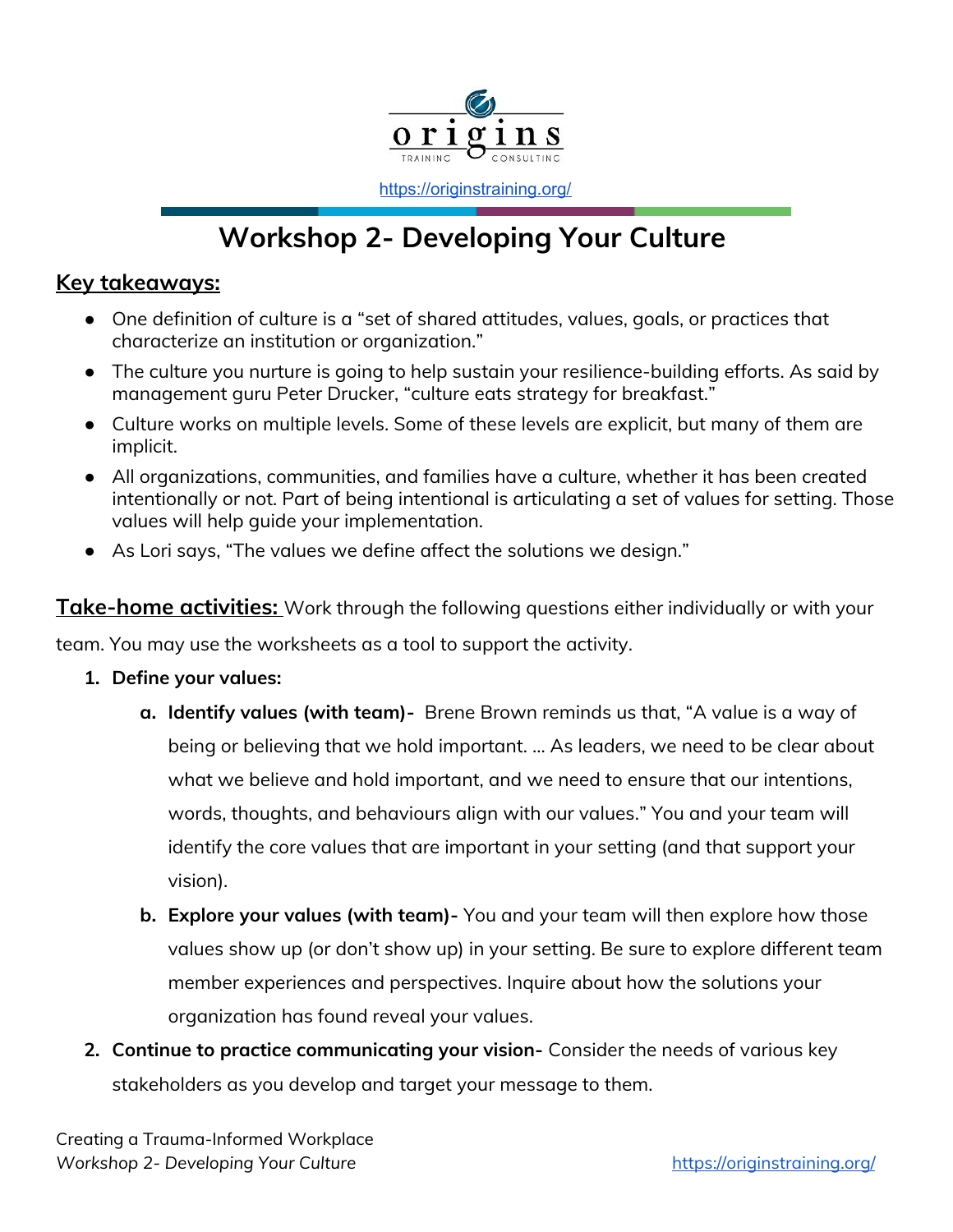

## **Define Your Values**

**1) Define your values.** From the list below, circle every core value that is important in your setting and supports your vision. Do not overthink your selections. As you read through the list, simply circle the words that feel like a core value to you in your setting. If you think of a value you possess that is not on the list, be sure to add it.

Abundance Acceptance **Accountability** Achievement Advancement Adventure Advocacy Ambition Appreciation Autonomy Balance Boldness **Brilliance** Calmness Caring Challenge **Charity Cleverness** Community Commitment Compassion Cooperation Collaboration **Consistency Contribution Creativity Credibility Curiosity** Daring **Decisiveness** Dedication Dependability **Diversity** Empathy

Encouragement Enthusiasm Excellence Expressiveness Fairness Family **Friendships** Flexibility Freedom Fun **Generosity** Grace Growth **Flexibility Happiness Health** Honesty Humility Humor **Inclusiveness** Independence Individuality Innovation Inspiration Intelligence **Intuition** Joy Kindness Learning Love Loyalty Mindfulness **Motivation** Optimism

Open-Mindedness **Originality** Passion Performance Proactive Professionalism Quality Recognition Risk Taking **Safety** Service **Spirituality Stability** Peace Perfection Playfulness Popularity Power Preparedness **Recognition** Relationships **Reliability** Resilience Resourcefulness Responsibility Responsiveness **Security** Self-Control **Simplicity Stability Success** Teamwork **Thankfulness** Thoughtfulness **Trustworthiness** 

Creating a Trauma-Informed Workplace **Workshop 2- Developing Your Culture** <https://originstraining.org/>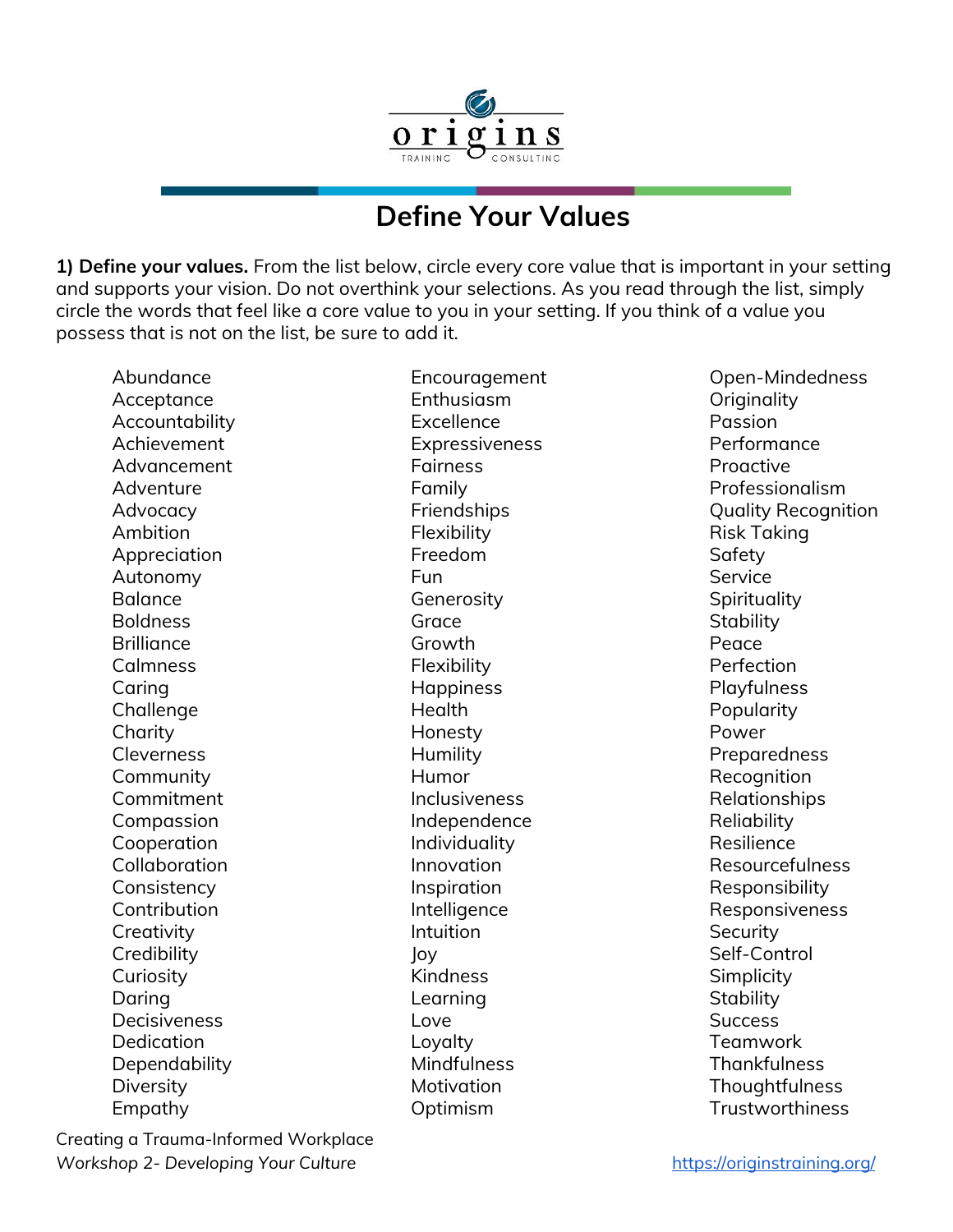

**2) Group all similar values together from the list of values you just created. Group them in a way that makes sense to you in your setting. Create a maximum of five groupings. You may want to explore the definitions of values. For example, if you identify respect, explore what what respect means in action. It may mean compliance and authority to some and connection and relationship to others. If you have more than five groupings, drop those that are least important.**

**3) Choose one word within each grouping that best represents the label for the entire group. Again, do not overthink your labels. There are no right or wrong answers. You are defining the answer that is right for your setting. (You may choose less than 5 and that's ok).**